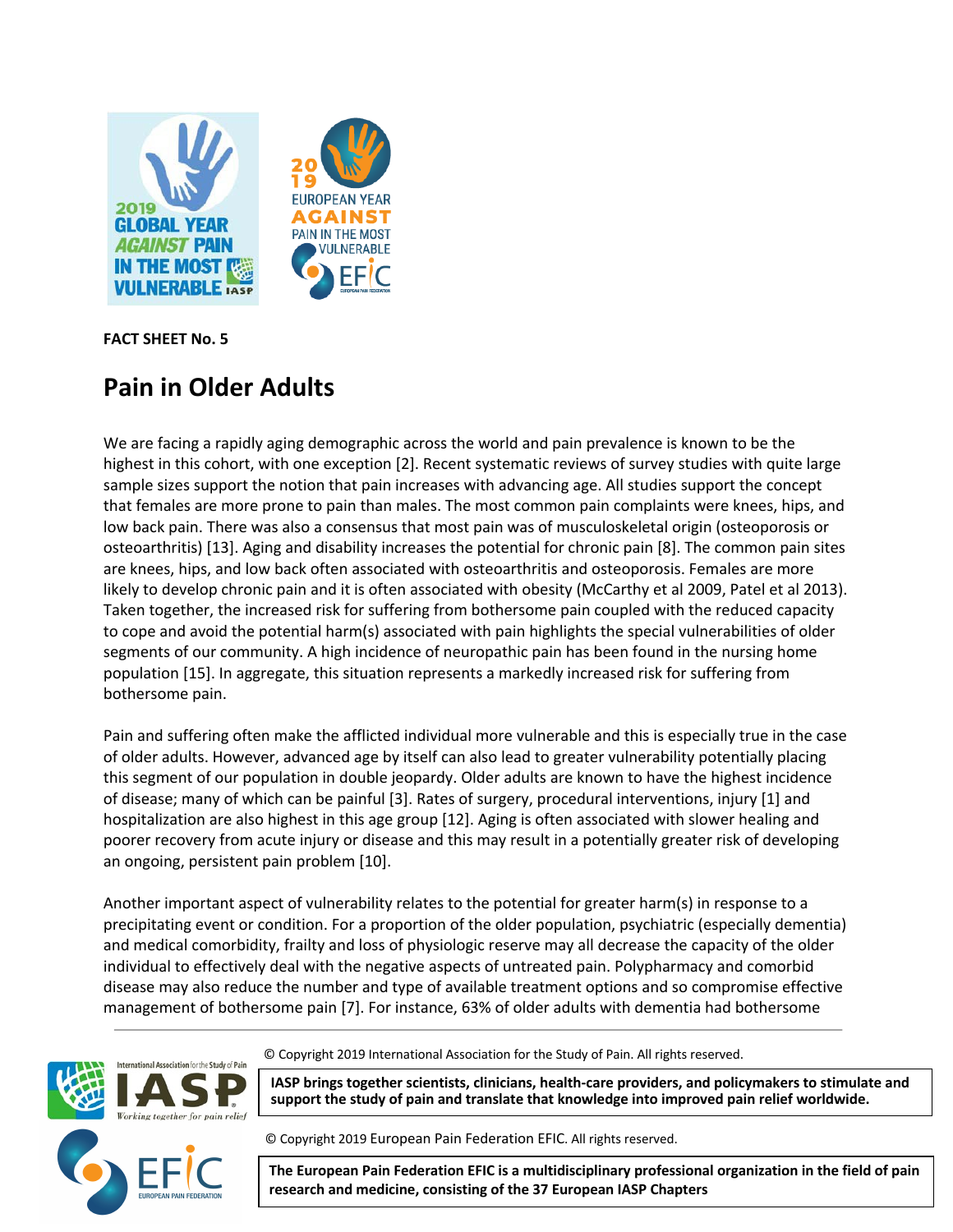chronic pain compared to 54% of adults without dementia in a sample of 7609 community dwelling older adults [5]. The relative lack of dedicated age-specific pain treatment programs, the lack of appropriate research on identifying age differences in pain and its impacts, as well as a long-recognized lack of randomized controlled trials conducted specifically in older populations has been noted [9]. As a result, there is a paucity of evidence to help guide current clinical practice and consequently a greater likelihood of harm in those older persons with problematic pain. A number of papers have discussed selfmanagement of pain in this age cohort [6,14] primarily due to the lack of available pharmacological options.

In spite of our increasing awareness of the prevalence of pain amongst the older population and our understanding of the impact of pain upon this group, under-treatment remains prevalent. Widely held misconceptions held by health professionals and older adults themselves presents a barrier to adequate treatment. An interesting paper by Thielke et al (2012) identified four commonly held myths about pain and aging including: pain as a natural part of getting older; pain worsens over time; stoicism leads to pain tolerance; prescription analgesics are highly addictive. The paper reviewed the evidence behind each of these myths and concluded that pain is not a natural part of aging and actually remains stable over time. The fact that older adults are often stoical does not mean that they "get used" to pain. They also demonstrated that more than 80% of older adults with osteoarthritis wanted more information about the course of the disease, but about only one third had received this information.

So where do we go from here? We understand the issues around pain in older adults and we know that there is a high incidence of pain in this population, which is often confounded by communication barriers and misconceptions amongst health professionals. We need to find a way to educate our patients and our peers to understand these issues and look to manage pain more effectively for this population, perhaps working with them to help them to understand that they do not have to live with the pain, it is "not an expected part of aging".

## **REFERENCES**

[1] Stubbs B, Eggermont L, Binnekade T, Sephery A, Patchay S, Schofield P. (2013) Pain and the risk for falls in community dwelling older adults: A systematic review and Meta-analysis . Archives of Physical Medicine and Rehabilitation [10 Sep 2013, 95(1):175-187. e9].

[2] Fejer R, Ruhe A (2012) What is the prevalence of musculoskeletal problems in the elderly population in developed countries? A systematic critical literature review. Chiropr Man Therap. 2012; 20: 31.

[3] Ferrucci, L Giallauria, F & Guralnik, J (2008) Epidemiology of Ageing. Radiology Clinics of North America July 46(4) 643- v

[4] Hemmingsson ES, Gustafsson M, Isaksson U, Karlsson S, Gustafson Y, Sandman PO, Lövheim H. (2018) Prevalence of pain and pharmacological pain treatment among old people in nursing homes in 2007 and 2013. Eur J Clin Pharmacol. 2018 Apr;74(4):483-488. doi: 10.1007/s00228-017-2384-2. Epub 2017 Dec 20.

[5] Hunt LJ, Covinsky KE, Yaffe K, Stephens CE, Miao Y, Boscardin WJ, Smith AK. (2015) Pain in Community-Dwelling Older Adults with Dementia: Results from the National Health and Aging Trends Study. J Am Geriatr Soc. 2015 Aug;63(8):1503-11. doi: 10.1111/jgs.13536. Epub 2015 Jul 22.

[6] Karttunen NM, Turunen JH, Ahonen RS, Hartikainen SA. (2015) Persistence of noncancer-related musculoskeletal chronic



© Copyright 2019 International Association for the Study of Pain. All rights reserved.

**IASP brings together scientists, clinicians, health-care providers, and policymakers to stimulate and support the study of pain and translate that knowledge into improved pain relief worldwide.**

© Copyright 2019 European Pain Federation EFIC. All rights reserved.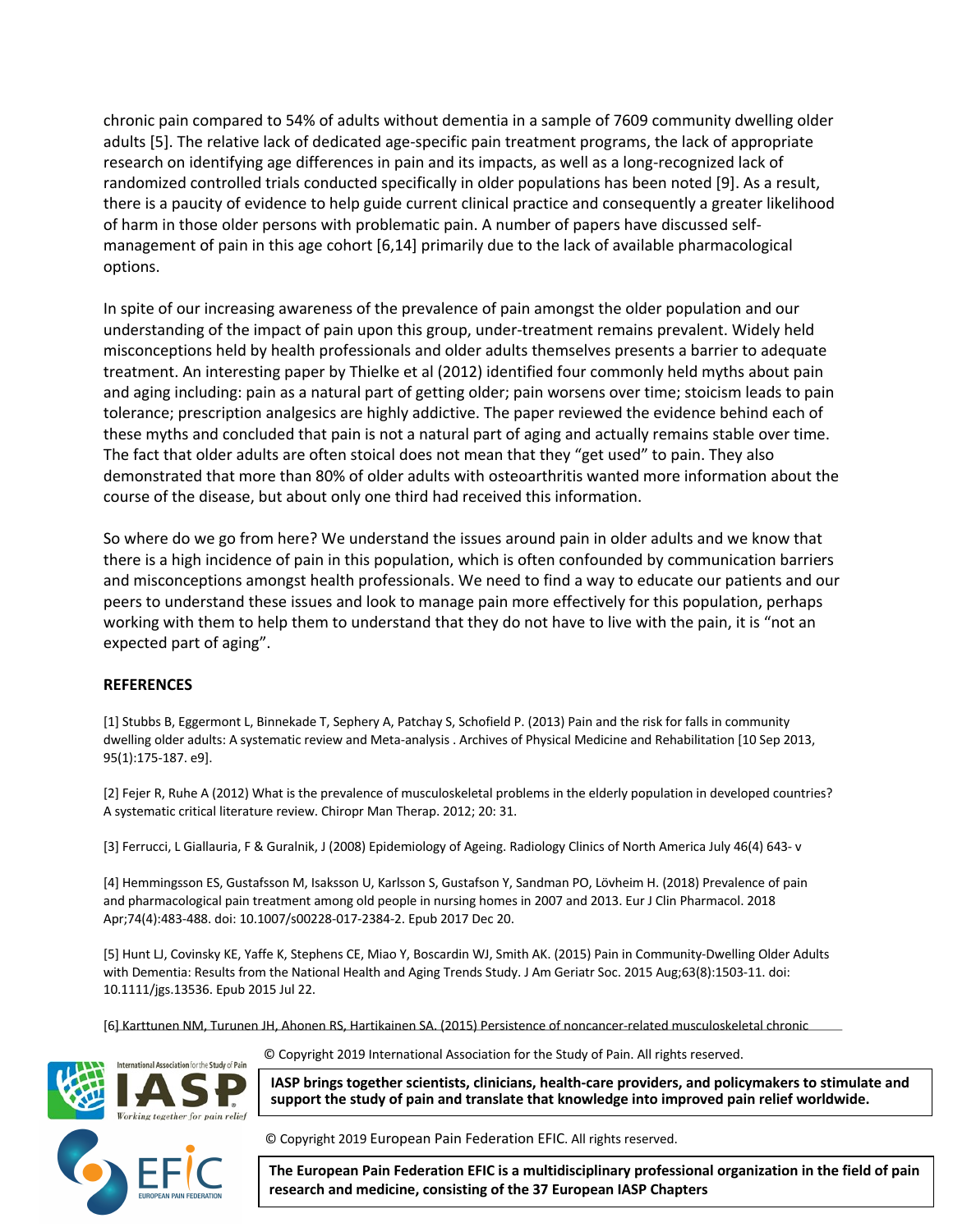pain among community-dwelling older people: a population-based longitudinal study in Finland. Clin J Pain. 2015 Jan;31(1):79- 85. doi: 10.1097/AJP.0000000000000089.

[7] Nobili A, Garattini S, Mannucci PM. Multiple diseases and polypharmacy in the elderly: challenges for the internist of the third millennium. J Comorb. 2011;1:28-44. Published 2011 Dec 27.

[8] Molton I, Cook KF, Smith AE, Amtmann D, Chen WH, Jensen MP. Prevalence and impact of pain in adults aging with a physical disability: comparison to a US general population sample. Clin J Pain. 2014 Apr;30(4):307-15. doi: 10.1097/AJP.0b013e31829e9bca.

[9] Reid MC, & Pillemer K. (2015) Management of chronic pain in older adults. BMJ 2015; 350 [10] Schofield P (2007) Pain in Older Adults. Rev Pain. 2007 Aug; 1(1): 12–14

[11] Smith AK, Cenzer IS, Knight SJ, Puntillo KA, Widera E, Williams BA, Boscardin WJ, Covinsky KE. (2010). The epidemiology of pain during the last 2 years of life. Ann Intern Med. 2010 Nov 2;153(9):563-9. doi: 10.7326/0003-4819-153-9-201011020-00005 [12] Søreide K, Wijnhoven. B (2016) Surgery for an Ageing Population. BJS 2016; 103: e7–e9

[13] Woo J, Leung J, Lau E. (2009) Prevalence and correlates of musculoskeletal pain in Chinese elderly and the impact on 4-year physical function and quality of life. Public Health. 2009 Aug;123(8):549-56. doi: 10.1016/j.puhe.2009.07.006. Epub 2009 Aug 25 Patel et al 2013

[14] Tse M, Wan VT, Wong AM. (2013) Pain and pain-related situations surrounding community-dwelling older persons. J Clin Nurs. 2013 Jul;22(13-14):1870-9. doi: 10.1111/jocn.12238. Epub 2013 May 17

[15] van Kollenburg EG, Lavrijsen JC, Verhagen SC, Zuidema SU, Schalkwijk A, Vissers KC. (2012) Prevalence, causes, and treatment of neuropathic pain in Dutch nursing home residents: a retrospective chart review. J Am Geriatr Soc. 2012 Aug;60(8):1418-25. doi: 10.1111/j.1532-5415.2012.04078.x. Epub 2012 Jul 12.

#### **AUTHOR**

Patricia Schofield, PhD, Co-Chair Global Year Task Force Faculty of Health, Education, Medicine and Social Care Abertay University Dundee, United Kingdom

Stephen Gibson, PhD National Ageing Research Institute Melbourne, Australia

**[Please be sure to translate the text inside this box and on the next page as well as the text in the footer below.]**



© Copyright 2019 International Association for the Study of Pain. All rights reserved.

**IASP brings together scientists, clinicians, health-care providers, and policymakers to stimulate and support the study of pain and translate that knowledge into improved pain relief worldwide.**

© Copyright 2019 European Pain Federation EFIC. All rights reserved.